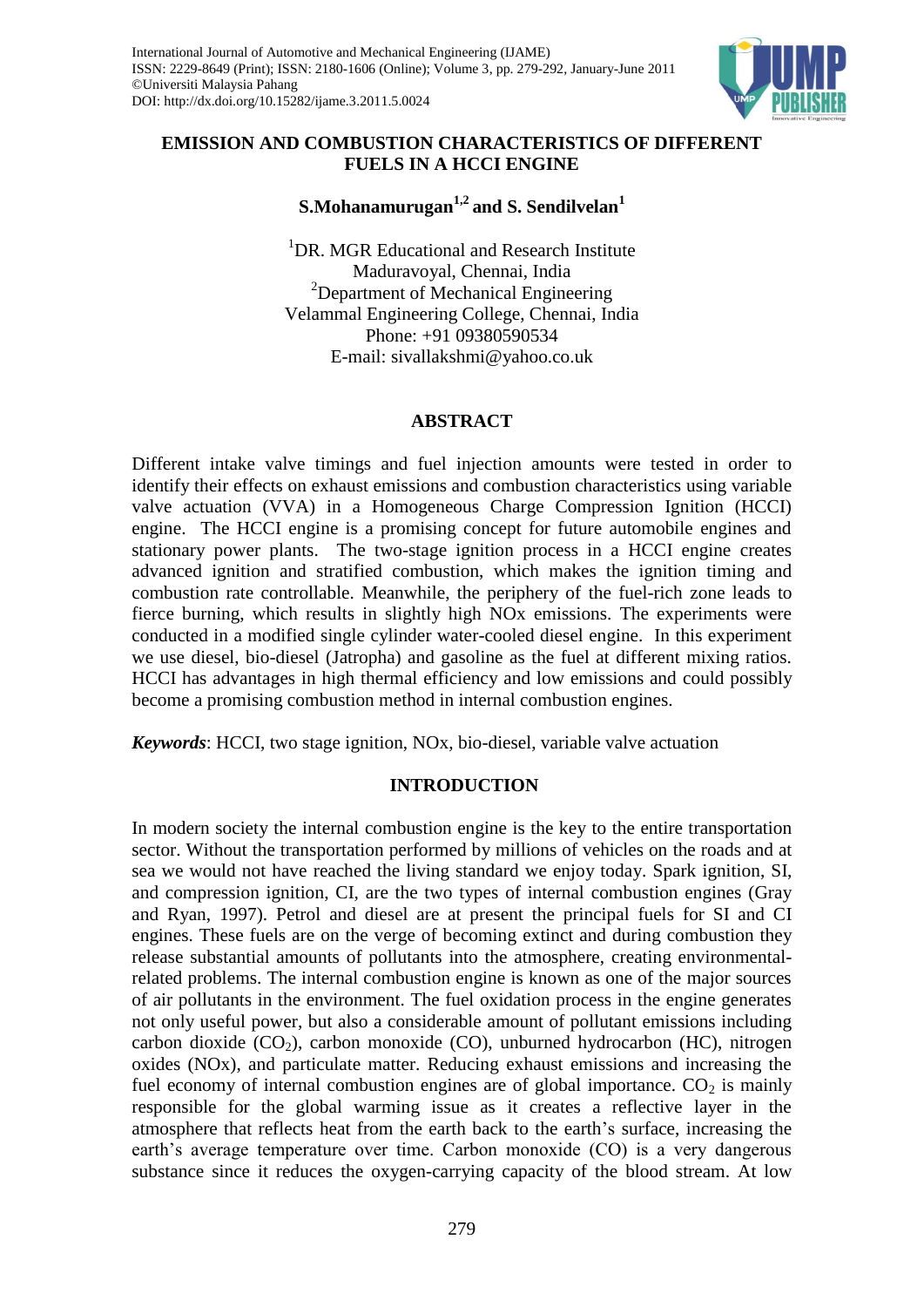concentrations, CO inhalation can cause dizziness and nausea, while at higher concentrations it can be deadly (Kim and Lee, 2006). Unburned hydrocarbon emission, a result of an incomplete combustion process, is a common source of respiratory problems. Particulate emissions or soot also cause some respiratory problems. Both unburned hydrocarbon and soot emissions have been linked to some cancers in several studies. The high flame temperature generated during the combustion process is responsible for NOx formation, which causes various health problems as well as contributing to acid rain and global warming issues (Zhao et al., 2003).

The development of efficient internal combustion engines with ultra low emissions is necessitated by strict regulations on exhaust gas composition and fuel economy. Increasing concern over the potential global warming effects of major greenhouse gases from current fossil fuels, coupled with a rapidly growing vehicle fleet around the world, has intensified the uptake of alternative fuels and become an important area of research (Yap et al., 2005). Bio diesel is capable of solving the problems of fuel supply in a decentralized fashion and can simultaneously help to reduce environmental-related problems (Yeom et al., 2006). Jatroba oil has been recognized as a major source to replace the declining fuel resources and could be used in IC engines. [Carbon dioxide](http://en.wikipedia.org/wiki/Carbon_dioxide) is one of the major [greenhouse gases.](http://en.wikipedia.org/wiki/Greenhouse_gas) Although the burning of biodiesel produces carbon dioxide emissions similar to those from ordinary fossil fuels, the [plant](http://en.wikipedia.org/wiki/Plant) feedstock used in the production absorbs carbon dioxide from the atmosphere when it grows. Plants absorb carbon dioxide through a process known as [photosynthesis](http://en.wikipedia.org/wiki/Photosynthesis) which allows them to store energy from sunlight in the form of sugars and starches (Shi et al., 2006). After the [biomass](http://en.wikipedia.org/wiki/Biomass) is converted into bio diesel and burnt as fuel the energy and carbon is released again. Some of that energy can be used to power an engine, while the carbon dioxide is released back into the atmosphere.

In parallel to this interest in alternative fuels, there has also been increased interest in Homogenous Charge Compression Ignition (HCCI) combustion. HCCI technology, incorporating the advantages of both spark ignition and compression ignition, is a potential candidate for future ultralow-emission engine strategies (Jiang et al., 2005). HCCI engines are being actively developed because they have the potential to be highly efficient and to produce low emissions (Standing et al., 2005). HCCI engines can have efficiencies close to those of diesel engines, with low levels of emissions of oxides of nitrogen (NOx) and particulate matter (PM). In addition, HCCI engines have been shown to operate with a range of fuels, e.g. natural gas, gasoline and bioethanol (Babajimopoulos et al., 2002).

#### **EXPERIMENTAL SETUP**

In this study, an electrical dynamometer is assembled on a four-cylinder engine as shown in Figure 1. A four-stroke indirect injection diesel engine was used. There are different thermo junctions and electrical units on the dynamometer and the engine. Circuits in all units were connected to each other, and they were controlled by a computer. In addition, two exhaust emission measurement systems worked independently to ascertain the levels of HC,  $CO$ ,  $CO<sub>2</sub>$ , and NO<sub>x</sub> respectively. In addition, an adjustment tool was used to adjust the injection pressure.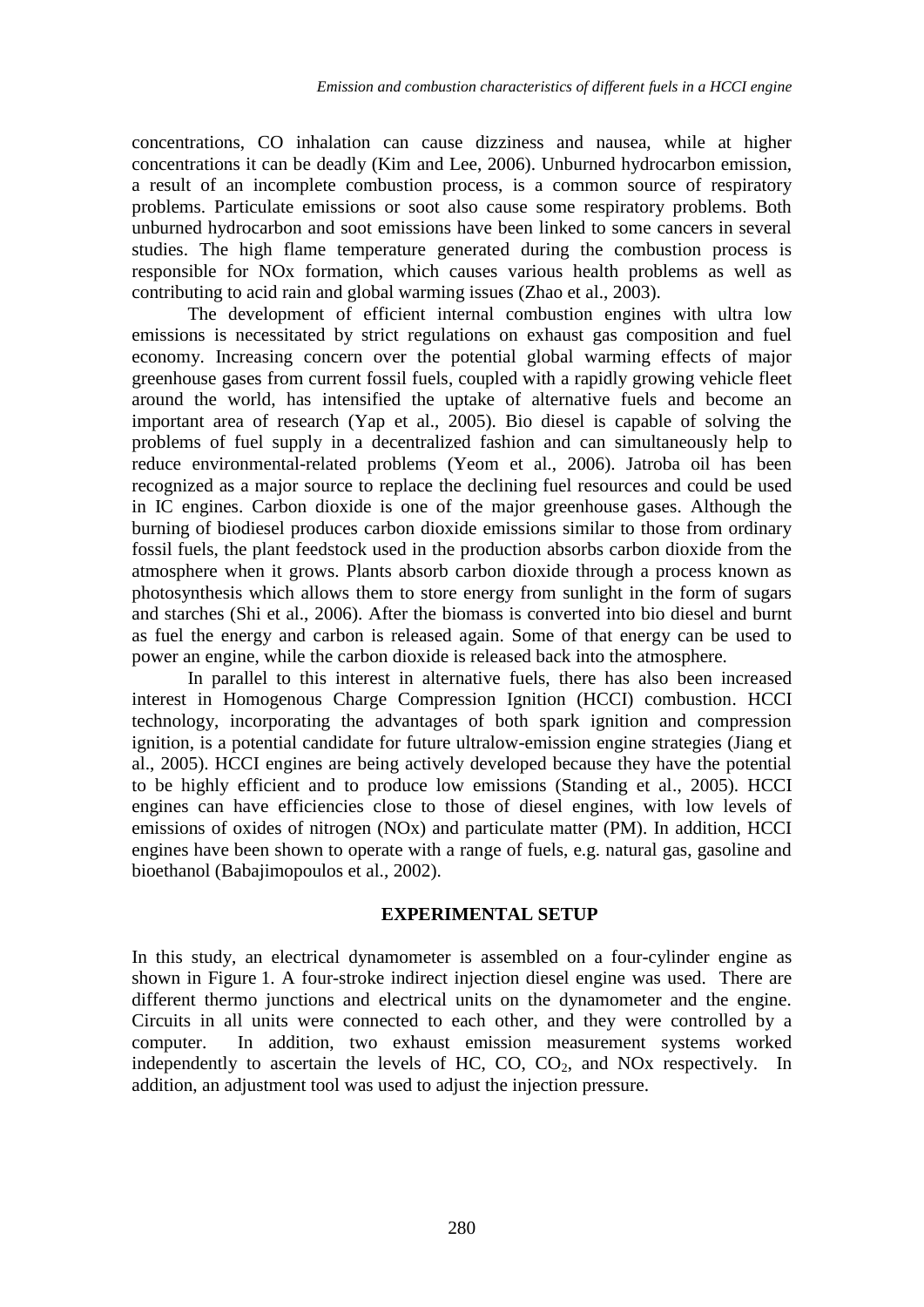### *Engine Specifications:*

| Bore x Stroke                 | $=$      | 80 x 110 mm      |
|-------------------------------|----------|------------------|
| <b>Cubic Capacity</b>         | $=$      | $0.553$ lit      |
| <b>Compression Ratio</b>      | $=$      | 16.5:1           |
| Engine Wt. (dry) w/o flywheel | $\equiv$ | $114 \text{ kg}$ |
| Weight of flywheel            | $=$      | $33 \text{ kg}$  |

Exhaust gas can be very hot if retained or re-inducted from the previous combustion cycle or cool if re-circulated through the intake as in conventional Exhaust Gas Recirculation (EGR) systems. The exhaust has dual effects on HCCI combustion. It dilutes the fresh charge, delaying ignition and reducing the chemical energy and engine work. Hot combustion products conversely will increase the temperature of the gases in the cylinder and advance ignition.



Figure 1. Picture of the experimental setup

#### **WORKING PRINCIPLE**

In this experiment we analyse the performance and emission characteristics using premixed charge compression ignition (PCCI) mode assisted with a secondary pilot injector as combustion initiator in a HCCI engine. The fuel is heated by means of a 1000 W water bath provided with an electrical thermostat, which enabled us to maintain the fuel at the desired temperature. The maximum fuel temperature that can be achieved using our setup is  $75^{\circ}$  C. In the case of diesel we maintained the temperature at  $55^{\circ}$  C, and in the case of bio-diesel we maintained the temperature at 75º C. The air is heated by means of an 800 W air heater placed in the inlet manifold. The air temperature is maintained by means of an electrical thermostat to a maximum of about 80º C. The temperature history of the hottest (and close to adiabatic) portion of the core of the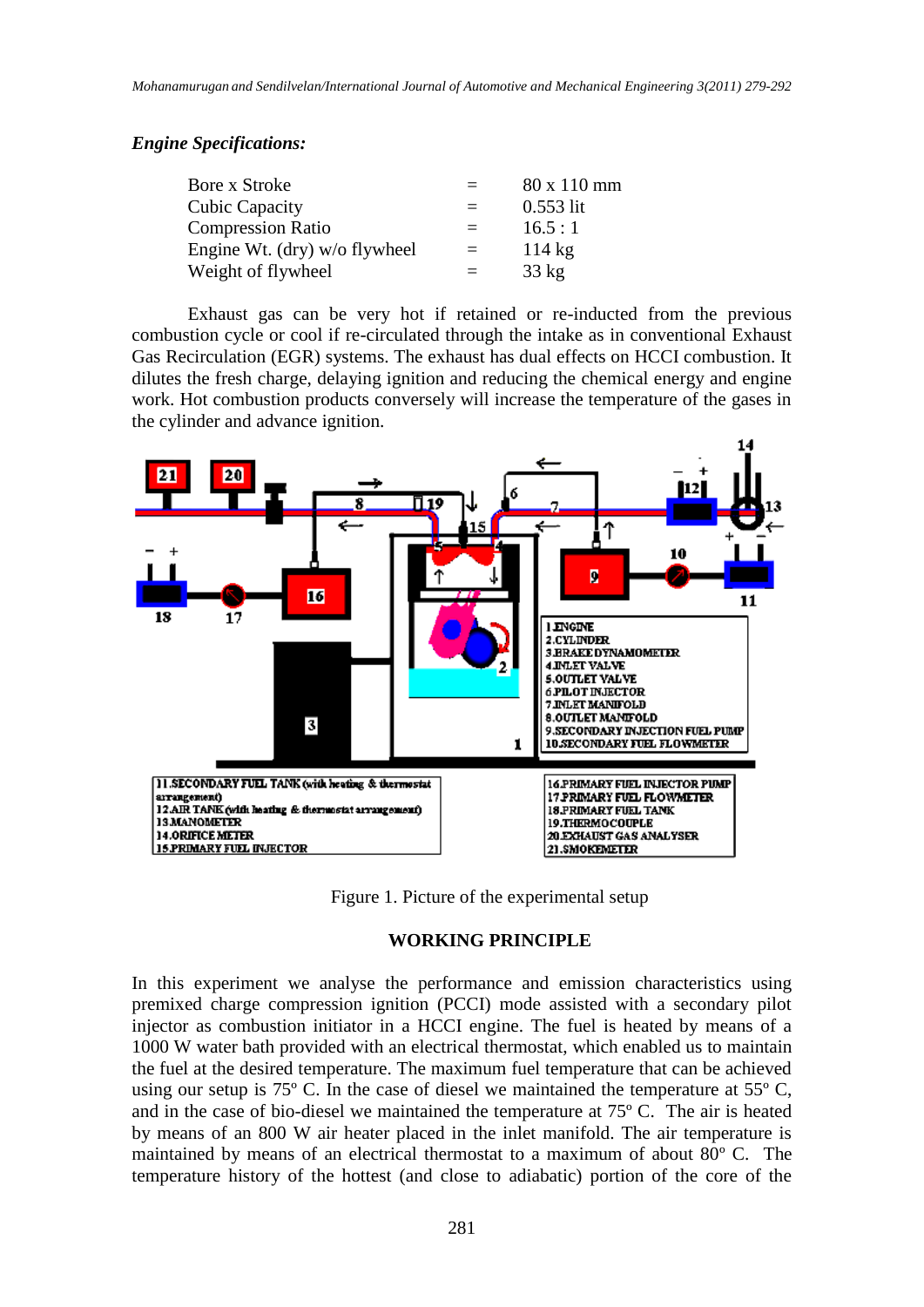experiment is reproduced by the hottest zone. This part of the charge should be the first ignition site.

The fuel is injected into the manifold using an electronic fuel pump through a secondary fuel injector mounted on the inlet manifold whose spray angle is 30 degrees and the fuel line pressure is maintained at 6 bars. The current rating of the fuel injection pump that we have used is 20 A and that of the fuel injector is 0.3 A. The injection is controlled by an electronic circuit having a limit switch with a frequency of about 750 cycles per minute. The limit switch is actuated by means of a bolt attached to the inlet valve rocker; we have effectively utilized the 8 mm travel of the rocker arm to generate the electrical signal for initiating the injection during the suction stroke.

In its original form, the HCCI uses a premixed air fuel mixture. This may be achieved through a port fuel injection. In place of this, very early direct injection has also been used. Early direct injection in the combustion chamber, during the intake stroke or early part of the compression stroke, allows better fuel air mixing than a standard diesel combustion scenario. Direct injection also allows stratification of the in cylinder charge, and this offers means to realize stable and efficient combustion during transition from higher to lower engine load. It has been shown that for pure HCCI conditions where a completely pre-mixed charge is used, fuel chemistry and gas mixture temperature are the two major factors that determine the auto ignition process. Mixing and turbulence have a much lesser impact on the auto ignition. However, for "HCCIlike" conditions such as direct injection, where a non-homogeneous charge may be formed, the amount and rate of fuel air mixing may have an impact on the ignition delay and start of combustion. The impact of the initial (i.e. at the end of the fuel injection or start of ignition dwell) temperature and fuel air distribution on ignition dwell was investigated. Various methods to prolong the ignition dwell were used, including variations in injection timing, EGR percentage, engine valve actuation and swirl ratio.

In relation to the HCCI engine is combustion phase control. Hot residual gas supplies heat to the combustion chamber and promotes HCCI combustion. This hot residual gas can be controlled by a variable valve timing (VVT) device. Moreover, the VVT device can improve volumetric efficiency by varying the intake valve's open and close timing.

### *Injection Timing*

| Circumference of the flywheel | $126.5$ cm |
|-------------------------------|------------|
| Radius of the flywheel        | 20.13 cm   |

The experiment is conducted with different fuels at different mixing ratios at the primary and secondary injectors; the order of fuel injection is as follows.

#### Mode 1: Diesel conventional

In this mode the experiments are conducted with only primary injection. The diesel is only used as a fuel for combustion. The pilot injector is closed in this mode; there is no fuel supply through the pilot injector. This experiment measures the emissions and fuel consumption with a conventional mode, with preheating of the air before supplying the air into the combustion chamber.

Mode 2: Bio-diesel conventional

In this mode bio-diesel (Jatroba oil) is used as a fuel instead of diesel.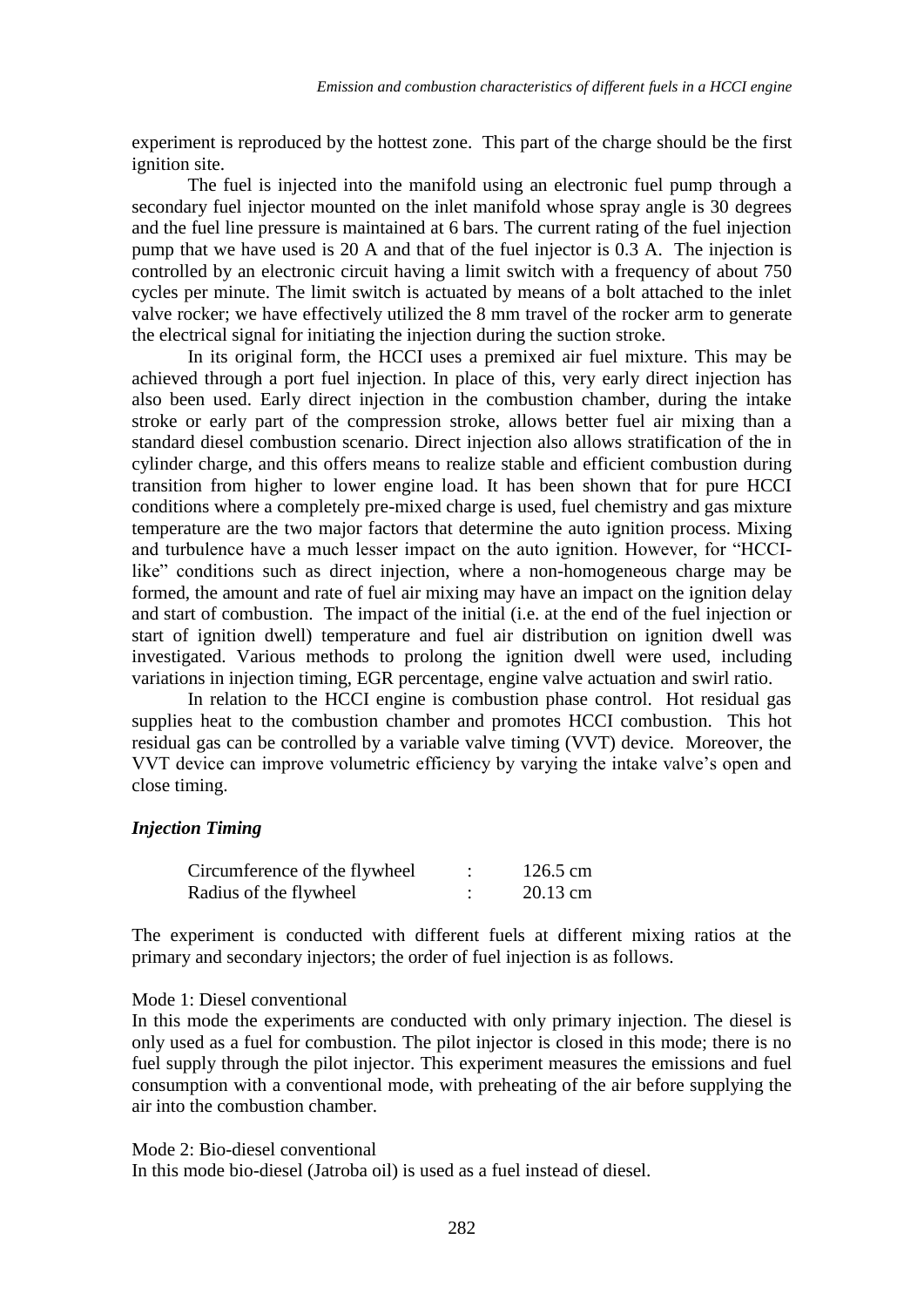### Mode 3: Diesel PCCI-DI combustion

In this mode of experiments both primary injector and pilot injector are used to supply the fuel into the combustion chamber. Diesel is used as a fuel in both the injectors. The pilot injector supplies the diesel into the combustion chamber before the actual injection of the diesel into the combustion chamber through the primary injection port. The emissions and fuel consumptions are measured in this mode. The PCCI was created by supplying the fuel through the pilot injector after the piston reached the bottom dead centre.

The procedure followed in mode three was also followed for the other modes of experiments given below.

Mode 4: Bio-diesel Bio-diesel PCCI-DI combustion

Mode 5: Diesel Bio-diesel PCCI-DI Combustion

Mode 6 : Bio-diesel Diesel PCCI-DI combustion

Mode 7: Diesel Petrol PCCI-DI combustion

Mode 8: Bio-diesel Petrol PCCI-DI combustion

The suction stroke duration is for 219º The exhaust stroke duration is for 219º

The inlet valve opens 4.5º before TDC during the exhaust stroke The inlet valve closes 34.5º after BDC during the compression stroke

The exhaust valve opens 34.5º after BDC during the expansion stroke The exhaust valve closes 4.5º after TDC during the exhaust stroke

The manifold injection starts 61.239º after TDC during the suction stroke The manifold injection closes 51.239º before BDC during the suction stroke The injection duration is for 87.52º during the suction stroke, for about 2/5 of the suction stroke.

The injection rate is maintained at 7.2 ml/min during the injection duration.

## **RESULTS AND DISCUSSION**

### *Effect of Load on Exhaust Gas Temperature*

The effect of load on the exhaust gas temperature is measured by a thermocouple attached to the outlet manifold. The variation of temperature with the increase of load for all the cases is measured. Figure 2 shows the variation of temperature with increase of load for the conventional mode with diesel, bio diesel, and for HCCI with the Diesel: Diesel and Biodiesel: Biodiesel mode.

The exhaust gas temperature increases with the increase of load in all the cases. This could be due to a greater amount of fuel combustion inside the combustion chamber at higher load, compared to lower load and complete combustion of the fuel. Within the four modes the exhaust gas temperature from conventional diesel mode is higher than the other modes, and the Biodiesel: Biodiesel mode is lower than the other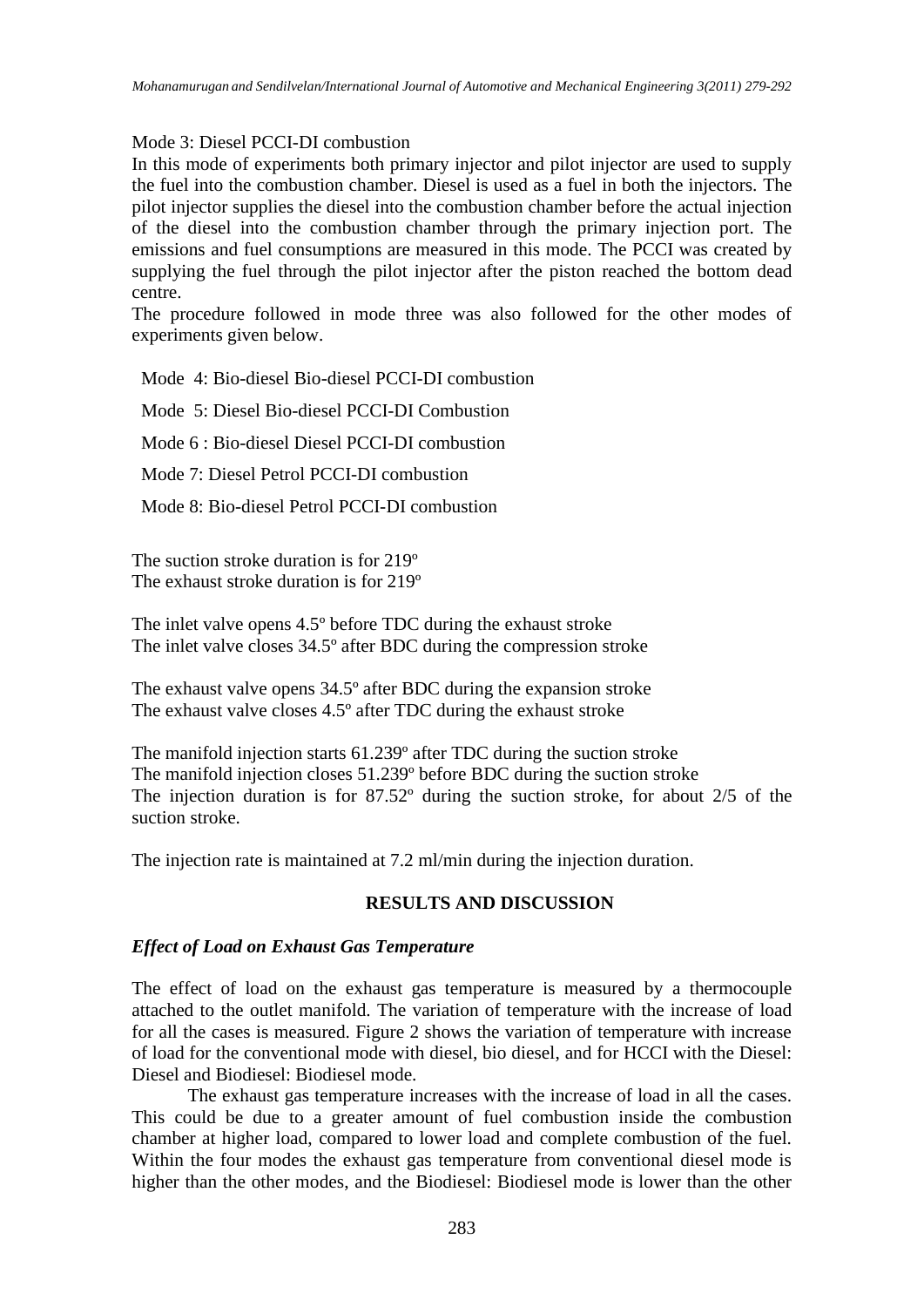modes for all the load conditions (Shi et al., 2006). Compared to conventional modes with diesel and biodiesel modes, the diesel and biodiesel with HCCI modes produced a lower temperature. For the maximum load conditions, the exhaust gas temperatures from the diesel, bio diesel, Diesel: Diesel, Biodiesel: Biodiesel are 315, 306, 278 and  $270^{\circ}$ C respectively.



Figure 2. Comparison between conventional and HCCI methods

Figure 3 shows the variations of exhaust gas temperature with the increase of load for the HCCI mode with different primary and secondary fuel supply. Among these, the biodiesel and petrol used with primary and secondary fuels produced lower exhaust gas temperature compared to the other three cases (Diesel: Biodiesel, Biodiesel: Diesel, Diesel: Petrol). The HCCI with different primary and secondary fuels produced lower exhaust gas temperature compared to both the conventional mode and the HCCI mode with the same primary and secondary fuels.



Figure 3. Comparison between different fuels in HCCI mode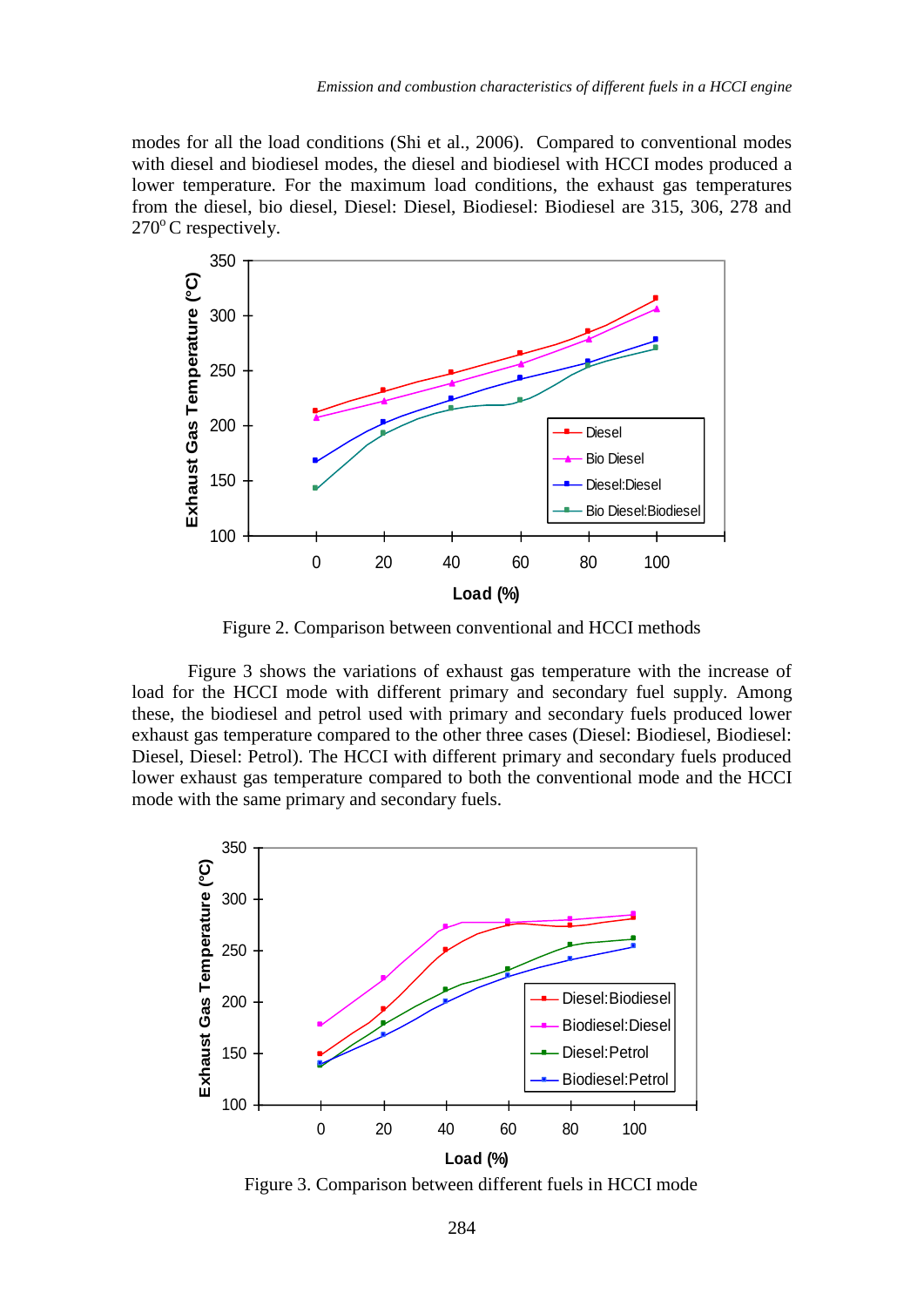#### *Effect of Load on Hydrocarbon in Exhaust Gas*

The hydrocarbon emission from all the modes is observed with different load conditions. Figure 4 represents the variation of HC emission with the increase of load from 0% to 100%. The study found that the HC emission from conventional diesel mode is higher than the other modes and also that the HC emission from HCCI mode is lower than the conventional mode. The HC emission increased with the increase of load in the conventional mode and decreased with the increase of load in the HCCI mode. Within the HCCI modes, the HC emission from the BD:BD mode is observed as lower than the D:D mode for all the load conditions. In the conventional mode, the HC emission increased from 55 ppm to 108 ppm when the load increased from 0% to 100%. For the same load interval for BD:BD, the HS emission is observed to decrease from 24 ppm to 11 ppm. Figure 5 shows the variation of HC emission with the increase of load in HCCI mode with different primary and secondary fuels. For all the cases of HCCI mode, the HC emission decreased with the increase of load. Among all the HCCI modes, D:BD produced lower HC emissions and BD:D mode produced higher HC emissions (Kim & Lee, 2006).



Figure 4. Comparison of hydrocarbon emission between conventional and HCCI methods.



Figure 5. Comparison of hydrocarbon emission between different fuels in HCCI mode.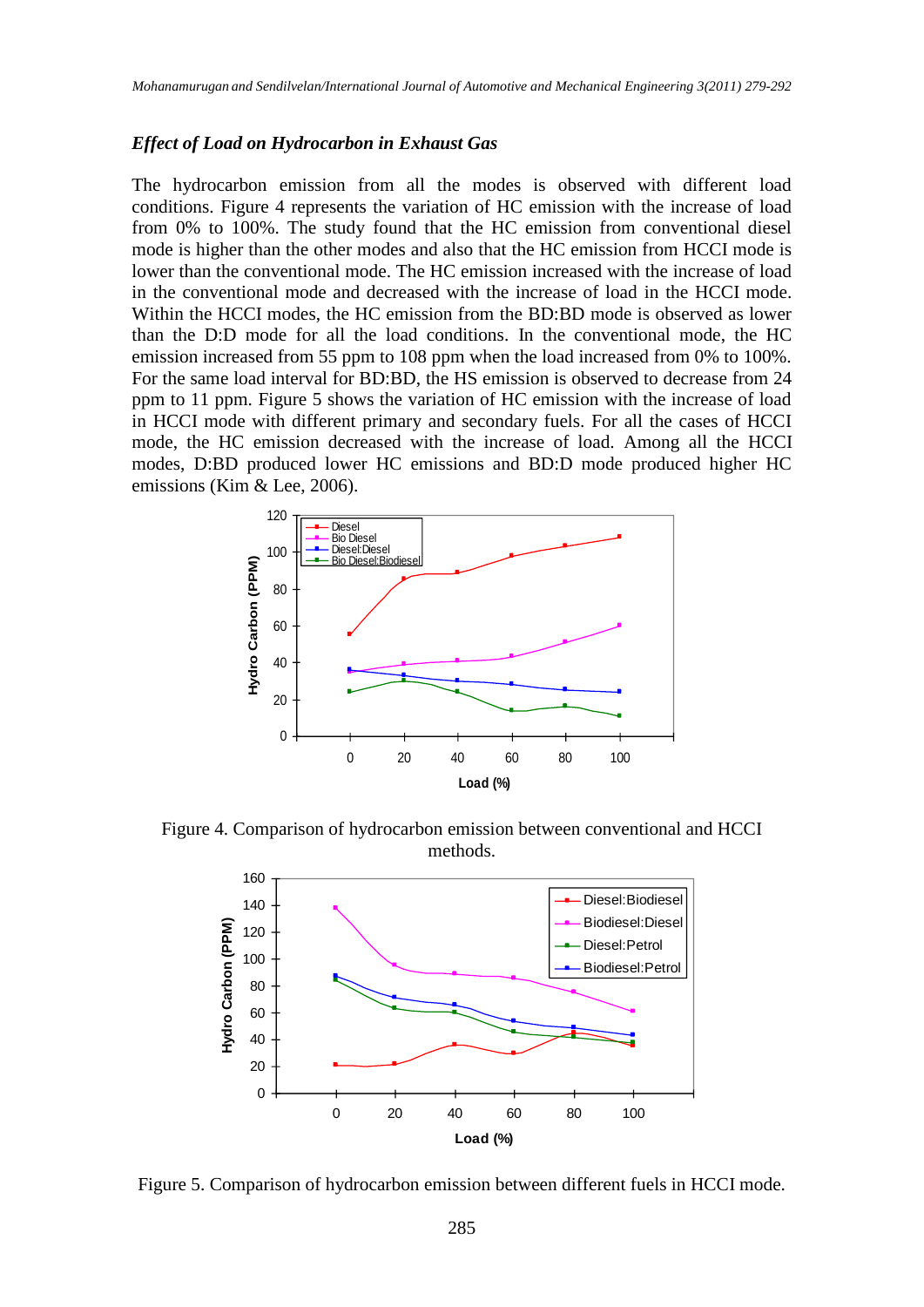#### *Effect of Load on NOx Emission in Exhaust Gas*

The NOx emission is measured in all the modes of the operations in this study. Figure 6 shows the NOx emission from the conventional mode with diesel and bio diesel, and from HCCI with the same fuel for both the primary and secondary injections. In conventional mode, lower NOx emission is observed for the bio diesel-based experiment for all the load conditions compared to diesel-based operations. The HCCI mode operations produced lower NOx emissions than the conventional mode of operations, which could be due to lower and uniform temperature inside the combustion chamber during the combustion process due to uniform mixing of the fuel with air inside the combustion chamber. The engine is also operated in HCCI mode with different fuel as a primary and secondary fuel. The NOx emissions shows that the Biodiesel:Petrol and Diesel:Petrol combinations generate very low NOx emission compared to the other cases of the HCCI mode of operations. The NOx emissions are observed as more or less the same value for these two cases for all the load conditions (Yap et al., 2005). The NOx emission increased from 15 to 330 ppm and 19 to 342 ppm for the Diesel:Petrol and Biodiesel:Petrol modes respectively when the load was increased from 0 to 100% (Figure 7).



Figure 6. Comparison of NOx emission between conventional and HCCI methods



Figure 7. Comparison of NOx emissions between different fuels in HCCI mode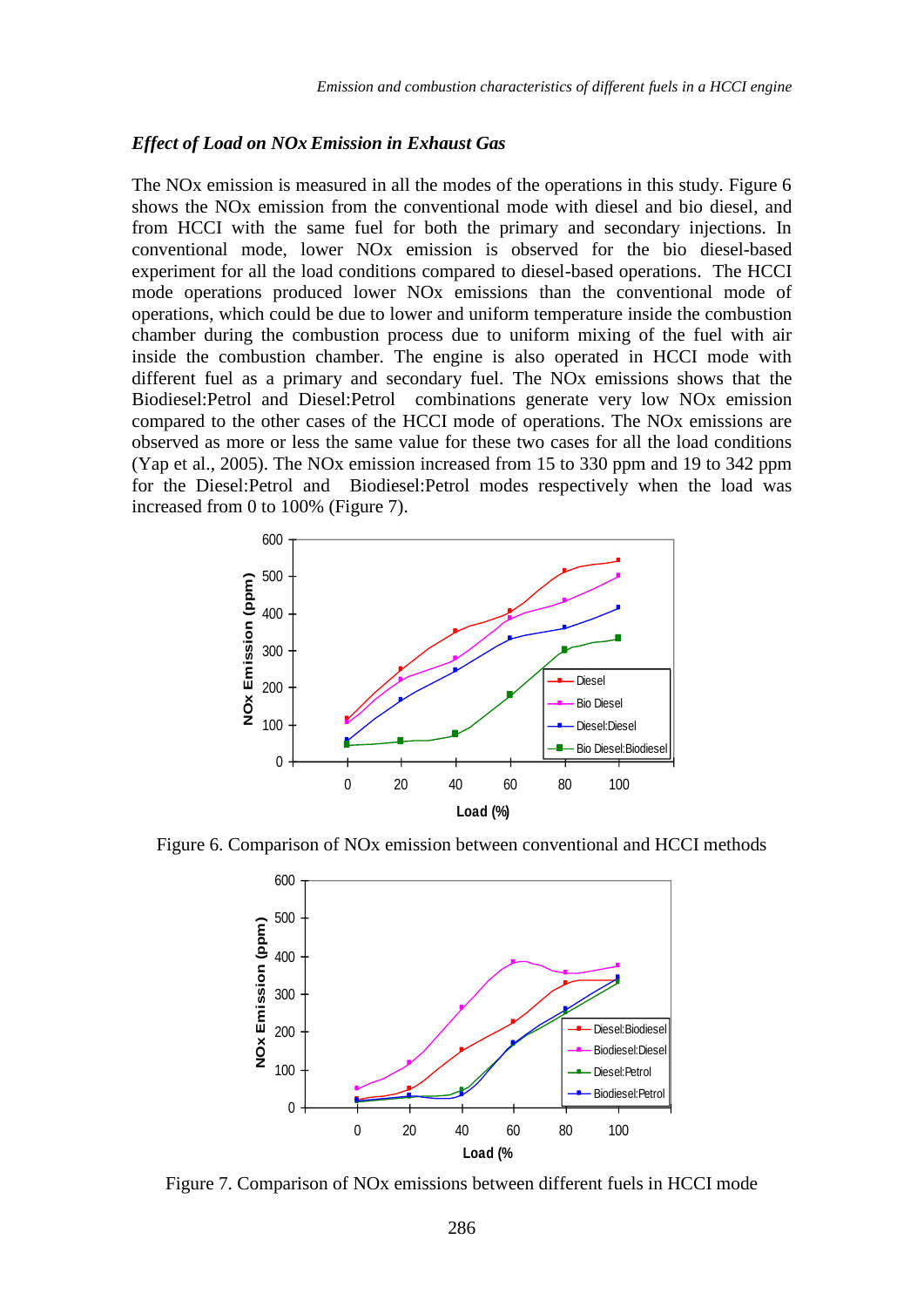## *Effect of Load on Specific Fuel Consumption*

The specific fuel consumption decreased with the increase of load for all the modes of operation (both conventional and HCCI mode).The SFC value is found to be lower in conventional mode than in HCCI mode for all the load conditions. This could be due to the secondary fuel supply in the case of HCCI mode operation compared to the conventional mode in which only primary fuel is supplied. Figure 8 shows the specific fuel consumption with the increase of load for conventional and HCCI modes with the same type of fuel. The study also found that in higher load conditions the specific fuel consumption was the same value for all the cases.



Figure 8. Comparison of specific fuel consumption between conventional and HCCI methods

### *Effect of Load on Brake Thermal Efficiency*

Variation in the brake thermal efficiency with the variation of fuel in the conventional diesel engine is identified when using diesel and bio-diesel as a fuel in a conventional mode, and using Diesel: Diesel or Bio-diesel: Bio-diesel as a fuel in the HCCI mode with the same fuel for primary and secondary injection. The brake thermal efficiency is measured with an increase from 20% to 100% of the load condition, at intervals of 20% of load. Figures 9 and 10 indicate the variation in the brake thermal efficiency with the increase of load (Yap et al., 2005).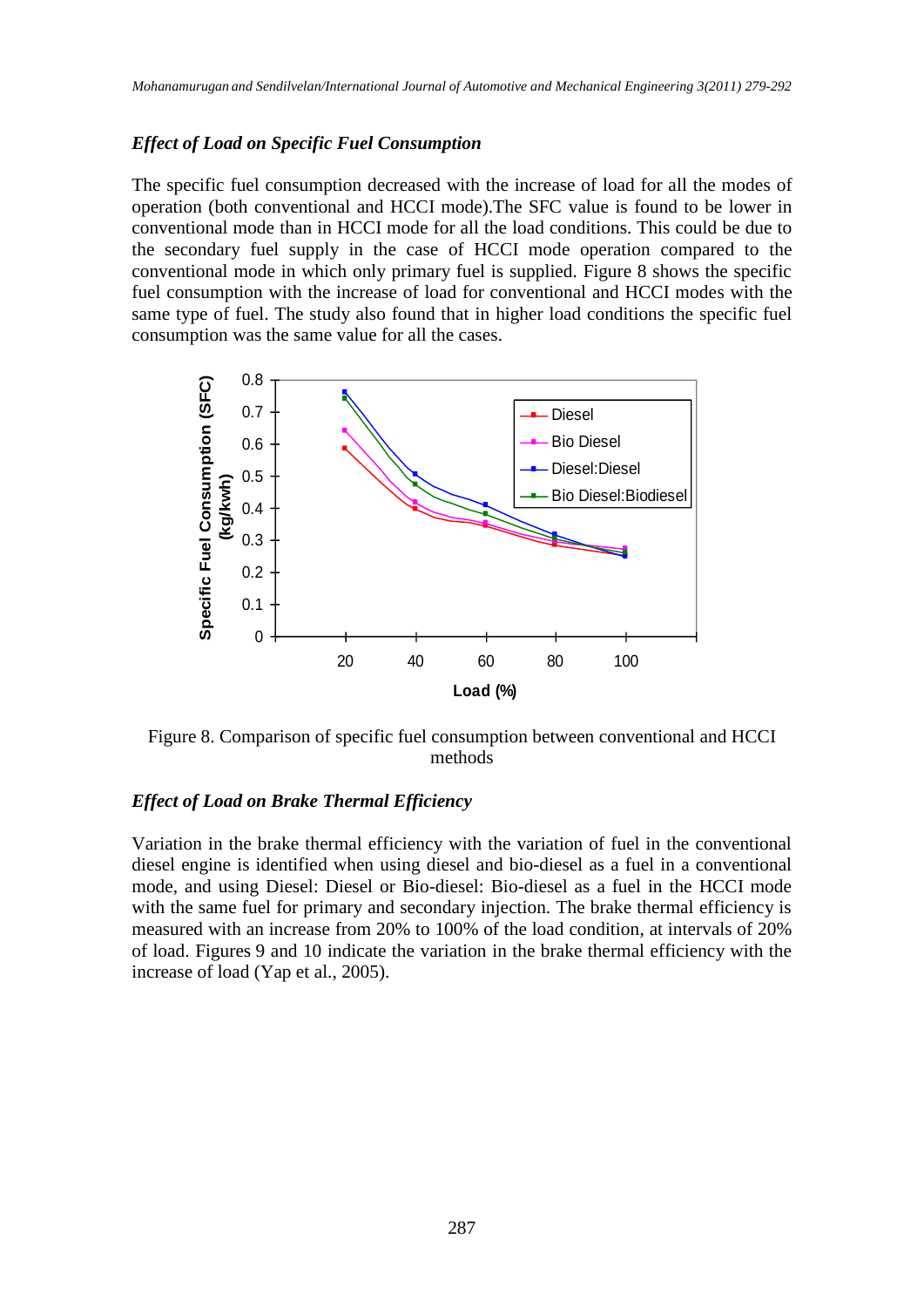

Figure 9. Comparison of specific fuel consumption between different fuels in HCCI mode



Figure 10. Comparison of brake thermal efficiency between conventional and HCCI methods

The study found that for all the modes of operation the brake thermal efficiency increases with the increase of load. In the case of diesel and bio diesel in the conventional mode of operation, the brake thermal efficiency increased from 10.9 to 31.26% and 11.75 to 33.39% respectively when the load increased from 20% to 100%. For the same fuels, the HCCI mode of operation produced higher thermal efficiency than the conventional mode, which could be due to a lower combustion temperature and complete conversion of the energy available in the fuel into useful form in the case of the HCCI mode of operation compared to the conventional mode. The brake thermal efficiency with different fuels as primary and secondary fuel in the HCCI mode is represented in Figure 11.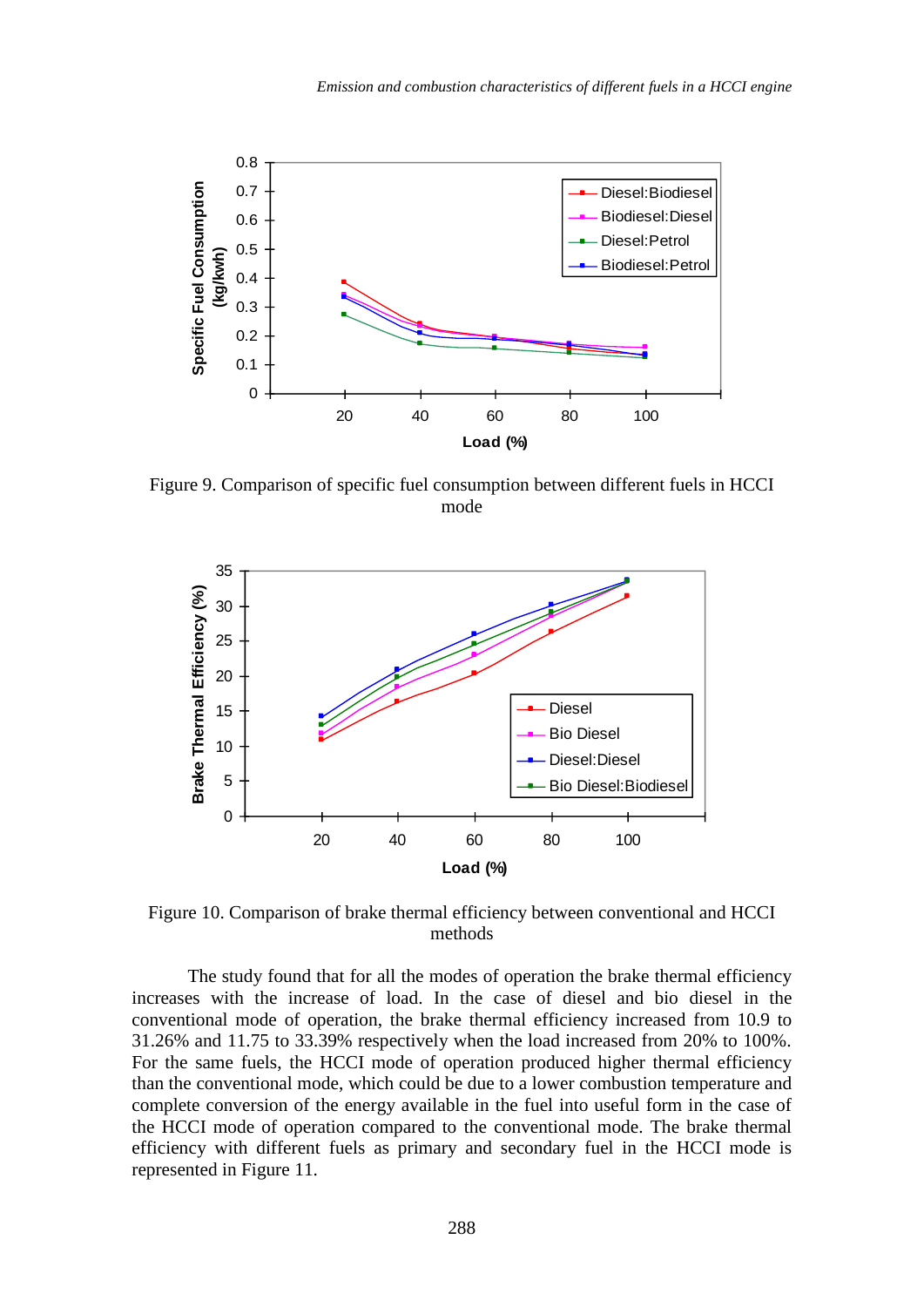

Figure 11. Comparison of brake thermal efficiency between different fuels in HCCI mode

In the case of HCCI with different fuels as primary and secondary fuel supply, diesel and petrol used as primary and secondary fuel produced higher brake thermal efficiency than other modes of operation. Diesel as a primary fuel and biodiesel as a secondary fuel produced lower brake thermal efficiency. The magnitudes of brake thermal efficiency with all the load conditions for different modes of operation are presented in Figure 12. The study identified that, for all load conditions, the Diesel: Diesel and Diesel: Petrol combinations in the HCCI mode of operation produced the maximum thermal efficiency. Lower thermal efficiency is observed for the Diesel conventional and Diesel: Biodiesel HCCI modes.



Figure 12. Brake thermal efficiency with different load conditions for all modes of operation

## *Effect of Load on Carbon Dioxide*

The effect of load on the  $CO<sub>2</sub>$  emission with the conventional mode and HCCI with the same type of fuel is shown in Figure 13 and 14. The study found that  $CO<sub>2</sub>$  emission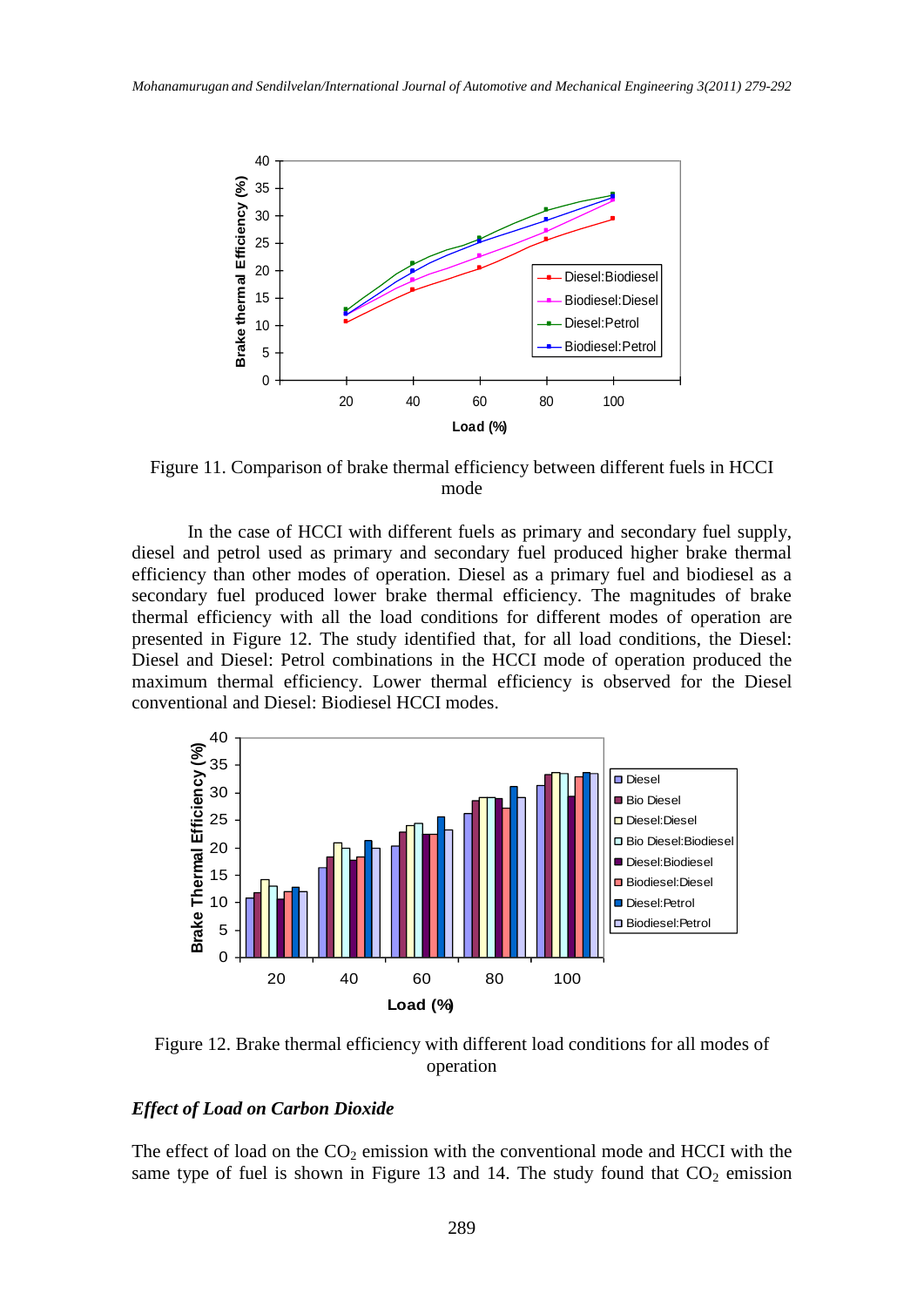from diesel in both conventional and HCCI modes is higher than from biodiesel in the conventional and HCCI modes. This could be due to the variation of the chemical characteristics of the diesel with bio diesel. The  $CO<sub>2</sub>$  increased from 3 to 6.3% and 2.5 to 4.9% for diesel and biodiesel respectively when the load increased from 0% to 100%. For the same load conditions, the  $CO<sub>2</sub>$  emission is observed at 2.7 to 5.7% and 1.8 to 4.8% respectively for diesel and biodiesel in the HCCI mode. The  $CO<sub>2</sub>$  emission from diesel in HCCI mode is higher than from biodiesel in conventional mode (Shi et al., 2006).



Figure 13. Comparison of  $CO<sub>2</sub>$  between conventional and HCCI methods



Figure 14. Comparison of  $CO<sub>2</sub>$  emissions between different fuels in HCCI mode

#### *Effect of Load on Carbon Monoxide Emission*

The variation of CO emission with the variation of load for all the modes of operation in this study is represented in Figures 15 and 16. The study found that there is no variation of CO with the increase of load for all the HCCI modes of operation with different fuel as a primary and secondary fuel, except in the Diesel: petrol mode. In the case of conventional mode of operation, the CO emission initially increased with the increase of load, then further increasing of the load decreased the CO emission. Among all the HCCI modes, the Biodiesel: Biodiesel mode produced a very low level of CO emission compared to other cases of the HCCI mode (Shi et al., 2006).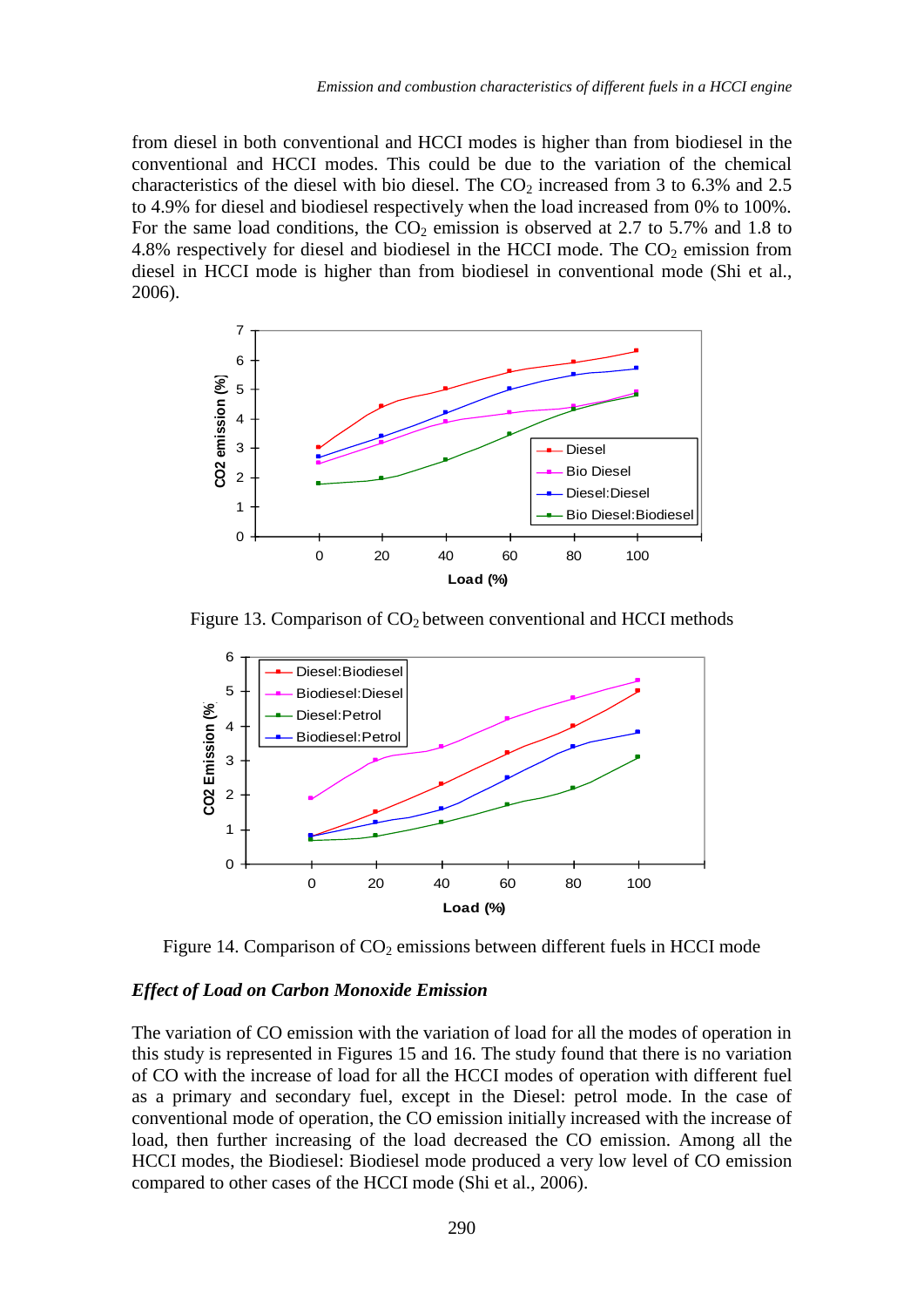

Figure 15. Comparison of CO emission between conventional and HCCI methods



Figure 16. Comparison of CO emission between different fuels in HCCI mode

#### **CONCLUSIONS**

The exhaust gas temperature from the HCCI mode is lower than the conventional mode of operation. Within the HCCI mode with different fuel combinations, biodiesel and petrol used as primary and secondary fuels respectively produced a lower temperature than the HCCI mode with other combinations of fuels. The study found that the HC emission decreased with the increase of load for the HCCI mode with all types of fuel. But in the case of the conventional mode, the HC emission increased with the increase of load. The lowest HC emission is observed for diesel and biodiesel as primary and secondary fuel respectively. Lower NOx emissions are observed for all the HCCI modes of operation compared to the conventional mode. Of all the HCCI modes of operation, diesel and petrol as primary and secondary fuel produced the lowest NOx emission. The study concludes that the emission from the HCCI mode is lower than the conventional mode, but the specific fuel consumption varied with different combinations of fuel in